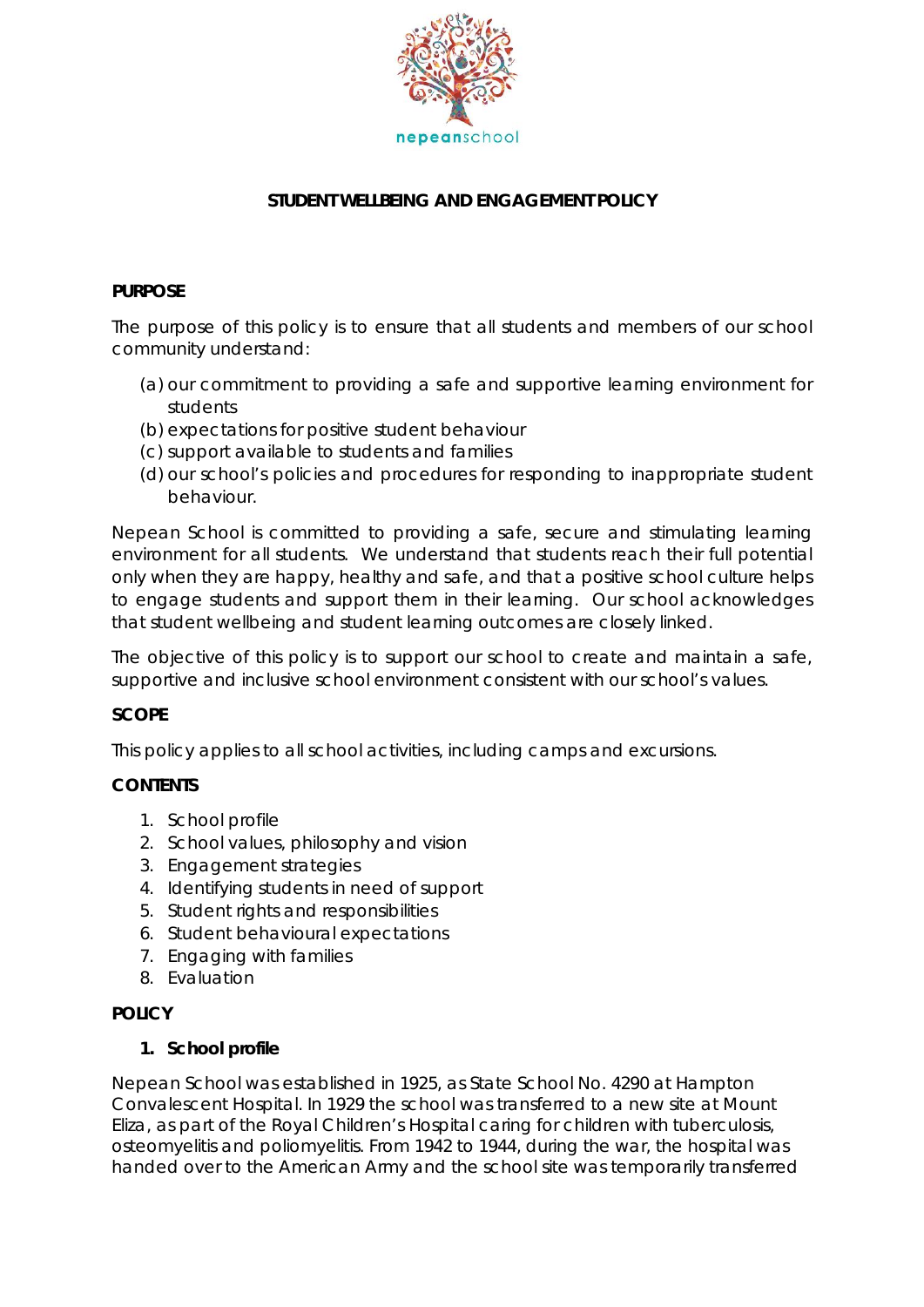to Burnham Beeches, a large country house in Sherbrooke. As the number of postpolio patients declined, the student population was replaced by children with different disabilities such as spinal deformities, cerebral palsy, spina bifida and congenital hip dislocation. Numbers steadily grew and there became an obvious need for a purpose built special school to be established as a separate day school. By then students were being transported from as far as Sorrento and Mentone. The name Nepean was chosen as most of the taxis picked up the students along Nepean Highway. Nepean School was opened at its present site in Seaford in December 1980.

Nepean School is located approximately 50 kilometres south east of Melbourne. Nepean School currently has approximately 130 students from 5 to 18 years, and approximately 100 staff members including, teachers, physiotherapists, speech pathologists, occupational therapists, music therapists, registered nurses, wellbeing officers and education support staff, working in a transdisciplinary teaming model to meet the learning and therapy needs of students.

Our school is growing in cultural diversity with approximately 25% of families having a language background other than English. We are proud of our diversity and inclusive school community.

We strive to provide a centre of excellence for students with physical disabilities and complex health impairments.

## **2. School values, philosophy and vision**

#### Our Vision

Nepean Scholl provides an innovative and supportive learning environment for students with physical disabilities and complex health needs. We are committed to working with students towards their individualised learning goals to realise their potential. We aim to instil confidence and resilience in students to support them in accessing rewarding life experiences and a meaningful place in society.

- Our Values
- Excellence and best practice in learning and teaching
- A sense of belonging through social connectedness
- Creating and celebrating success together
- Teamwork and perseverance
- Respect
- Communication and empowerment
- Independence and a strong sense of self
- Equity

## **3. Engagement strategies**

Promoting a Positive Learning Community at Nepean

At Nepean the **building and nurturing of positive relationships** lies at the heart of our work implicit in this is the use a restorative approach in Promoting Positive Behaviours. We seek to value and support those involved **scaffolding a positive pathway** so that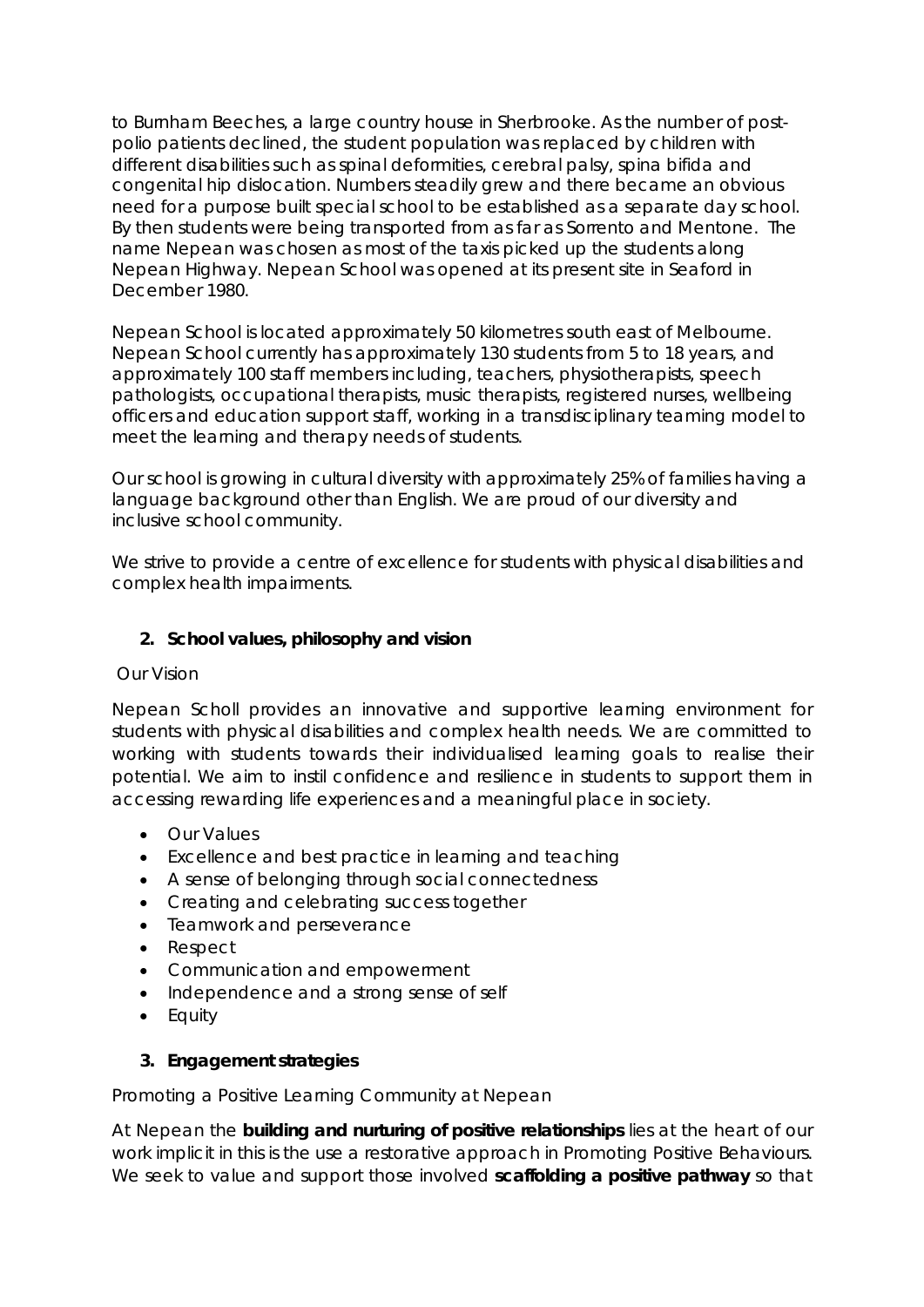students feel empowered to **take positive action** to address each situation and move forward.

This is achieved through:

- **Resilience, Right and Respectful Relationships (RRRR)** program and
- **School Wide Positive Behavior Support (SW-PBS)** framework

## **Resilience, Right and Respectful Relationships (RRRR)**

The Resilience, Rights and Respectful Relationships program is designed to develop students' social, emotional and positive relationship skills.

Efforts to promote social and emotional skills and positive gender norms in children and young people has been shown to improve health related outcomes and subjective wellbeing. It also reduces antisocial behaviours including engagement in gender related violence.

It covers eight topics of Social and Emotional Learning across all levels.

Emotional Literacy, personal Strengths; Positive Coping; Problem Solving; Stress Management; Help Seeking; Gender and Identity; and Positive Gender Relationships

## **Our whole School Primary Prevention Strategies**

These all form part of our **SW-PBS Tier 1 Strategies** which aim to nurture our happy healthy and harmonious School family.

These include:

- Use of **High Impact Teaching Strategies** (best practice) of Setting Goals structuring Lessons, Explicit Teaching, Worked Examples, Collaborative Learning, Multiple Exposures, Questioning, Feedback, Metacognitive Strategies, Differentiated Teaching as part of **Visible Learning.**
- Some **Positive Learning Solution teaching strategies** (Applied Behaviour Analysis)
- Instruction & PROMPT-Response-Reinforce or Corrective Feedback. Learning Styles
- Goal Setting, Task Analysis, Generalisation
- Developing **individualised programs** for students with personalised goals
- Celebrating and **acknowledging each "small step"** a child makes in their development
- Providing a **stimulating and relevant educational program** that grows with the child
- Supporting and caring for each other
- Establishing **Classroom Agreements** based school values and school rules
- **Positive promotion** of students work through displays photographs and art galleries
- Providing opportunities for **student participation in decision making** through an active Student Representative Council
- Promoting healthy eating and healthy lifestyle programs
- **Communicating** regularly with parents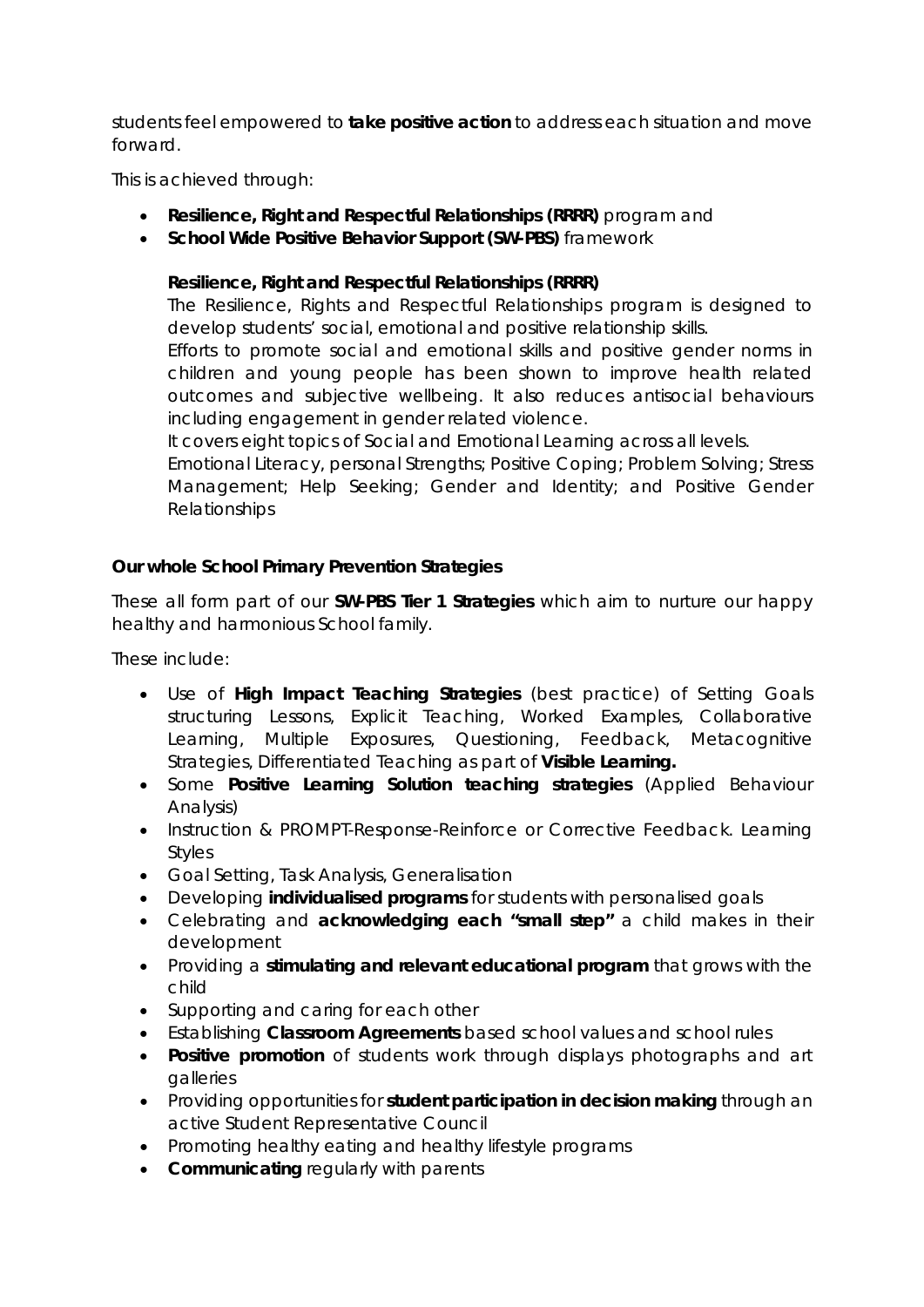- Colourful, newsletter full of photographs of students and **information about programs**
- **Special events** such as the Primary Concert, Secondary Production, whole school activity days, school ball and graduations
- Inviting others to be a part of our **school community** for example local primary and secondary schools
- Building **Community Partnerships** for example Duke of Edinburgh
- Maintaining attractive safe and purposeful school facilities
- Whole school assemblies lead by the students with award presentations and sharing and learning
- Opportunities to **celebrate and share** achievements

## **Positive Acknowledgement**

Nepean School acknowledges students who meet our shared expectations through recognition and encouragement

This is a part of our **Tier 1 Strategies** in the **School Wide Positive Behaviour Support** framework

We do this through:

- Positive feedback and reinforcement of positive behaviours
- Certificates at weekly assemblies
- Reports
- Newsletters
- Student Support Group meetings
- Leadership opportunities and positions of responsibility
- Awards
- The right to represent the school

#### *Targeted*

## **Additional Support Strategies**

High Student: Staff Ratios:

We pride ourselves on our high staff to student ratio which assists us in facilitating rich education experiences for our students. There is also an overlay of ES staff that provide assistance where extra support is needed across the programs. This enables us to maximise student learning and meet individualised learning needs.

Individual Learning Plans:

Each of our students has an individual Learning Plan that is designed by the transdisciplinary team in consultation with the student (where possible) and their family.

Therapy and Transdisciplinary Support for Learning: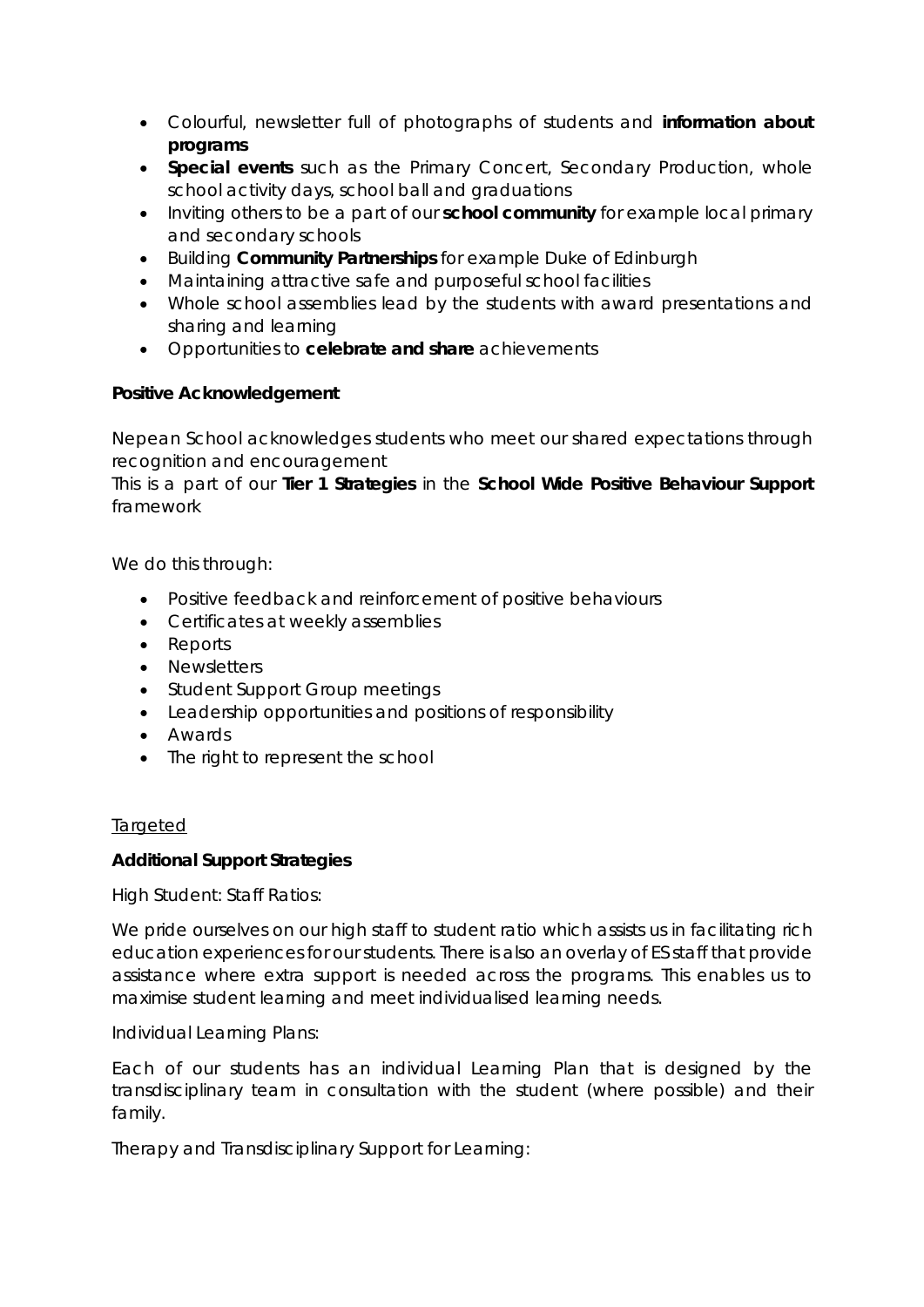We have a transdisciplinary team of professionals: Educators, Physiotherapist, Ocuupational Therapist, Speech Pathologist, Music Therapist, Student Welfare Officer and Registered Nurse working together to support students to access the curriculum and achieve their individual goals Therapy support within active learning is directed to meet the whole needs of the child. Additional support for adaptive equipment is provided as well as pre/post-surgery support and rehabilitation.

We work closely with our families in supporting students who are hospitalised or missing significant amounts of school due to ongoing medical needs by

#### **Sensory Programs:**

Many of our students access a sensory approach as part of their program. Sensory programs are developed in consultation with an Occupational Therapist, based on a sensory assessment. Through the active inclusion of a sensory program as part of their educational program, many children are better able to learn and reach their goals.

#### **Hands on/experiential Learning:**

Many of our students are best able to learn and retain knowledge when they have access to active hands on learning. Due to this we have a strong emphasis on active learning across the school.

#### **Fifteen Plus Programs:**

We work actively to ensure that students who are over fifteen have the opportunity to experience a program with a post school and vocational focus. These students may have access to Duke of Edinburgh, VCAL and a number of work based and leadership programs.

**Consultation with medical professionals, community agencies, external support agencies** to support students' individual needs.

#### **Transitions:**

.

A planned and supportive transition process at the start of school, transition from primary to secondary departments and supported transition from school to post school life.

#### **Family Support:**

Our Parent Liaison worker facilitates regular parent and carer *support group meetings* and may also include information sessions, outings and working bees for special projects.

#### **Professional Learning:**

Teacher, therapist and ES professional learning are given high priority at Nepean School to ensure the strategies and approaches adopted are up to date with current research and evidence and are implemented systematically across the school**.**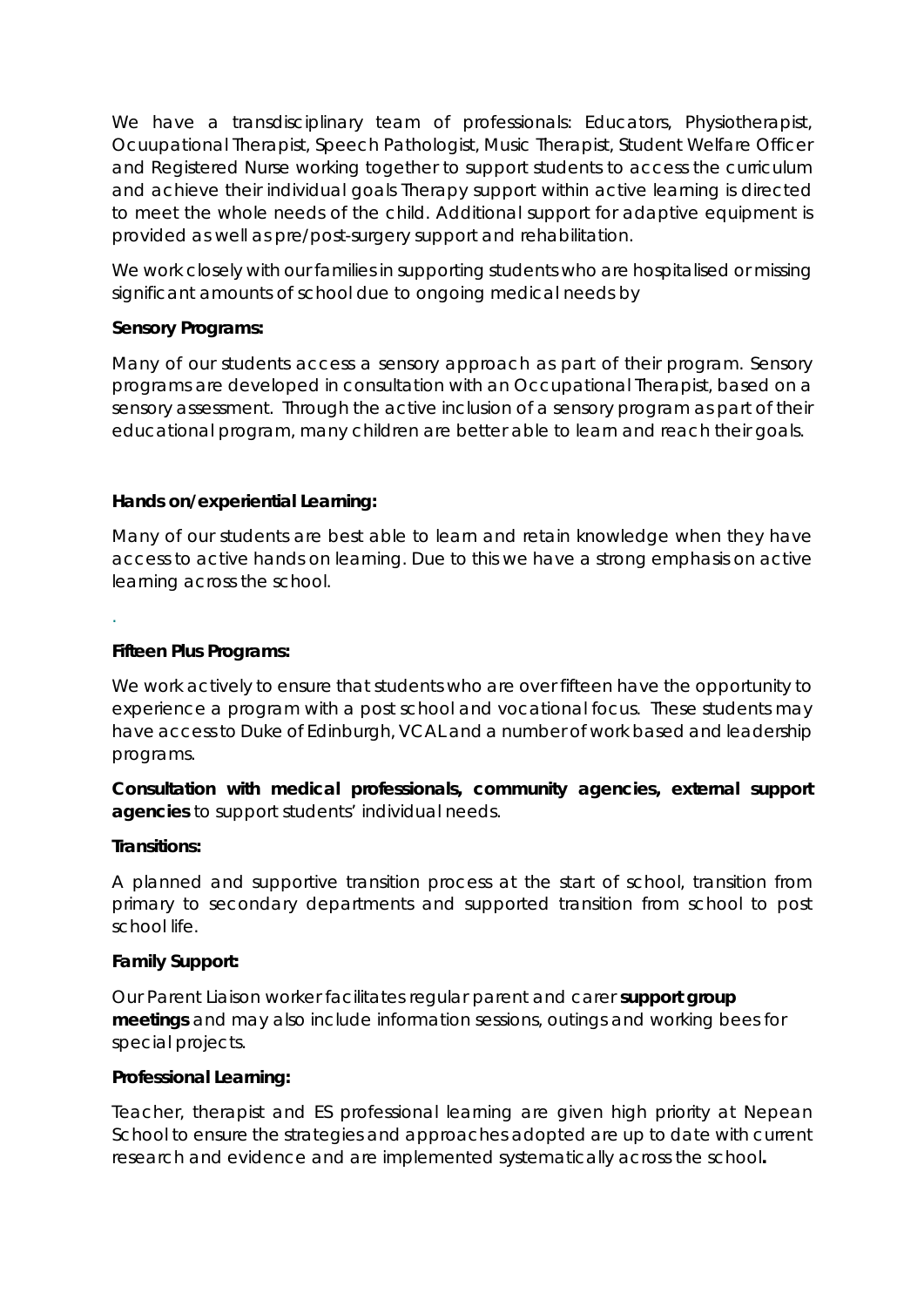## *Individual*

- *Student Support Groups, see: http://www.education.vic.gov.au/school/principals/spag/participation/page s/supportgroups.aspx*
- *Individual Learning Plan and Behaviour Support Plan*
- *Program for Students with Disabilities*
- *referral to Student Welfare Coordinator and Student Support Services*
- *referral to ChildFirst, Headspace*
- *Navigator*
- *Lookout*

# **School Wide Positive Behaviour Support (SW-PBS)**

- Is a *whole school approach* to preventing and responding to behaviours of concern rather than simply focusing on the management of consequences
- is a *framework that primarily focuses on school-wide prevention*
- Incorporates *intensive individualised support,* for those students with more extreme behavioural and/or emotional needs.

## SW-PBS is a framework to:

- **prevent** behaviours of concern,
- **reward** students who behave appropriately and
- Decide how to deal with behaviour after careful consideration of the factors that might **explain its cause**.

**SW-PBS is a three-tiered approach** and a continuum of school-wide instructional and positive behaviour support strategies that are applicable at three levels.

**Tier 1** strategies are also called **primary prevention strategies** and are implemented across all settings within our school.

**Tier 2** consists of **secondary level prevention strategies** for students at risk of complex behaviours and:

- require **Positive Learning Solution teaching strategies**
	- > Instruction & Prompt-Response-Reinforce or Corrective Feedback. Learning Styles
	- ▶ Goal Setting, Task Analysis, Generalisation
- are often group-based intervention strategies for teaching students pro-social skills and self-management skills

**Tier 3** the emphasis is on using **tertiary level prevention strategies** which apply to **students with extremely challenging behaviours**.

This includes identifying the function of their behaviour, then, *teaching them a functionally equivalent replacement behaviour which would be less disruptive or dangerous than their current behaviour*.

The focus is on **how you can adjust the contingencies in your school or classroom**, to prevent the problem behaviour from arising in the first place. For example:

- ensuring that the curriculum matches the students' needs
- ensuring that all students are actively engaged in stimulating, interesting and moderately challenging activities
- maintaining appropriate levels of noise, light and room temperature, and
- Providing opportunities for 'escape', if required.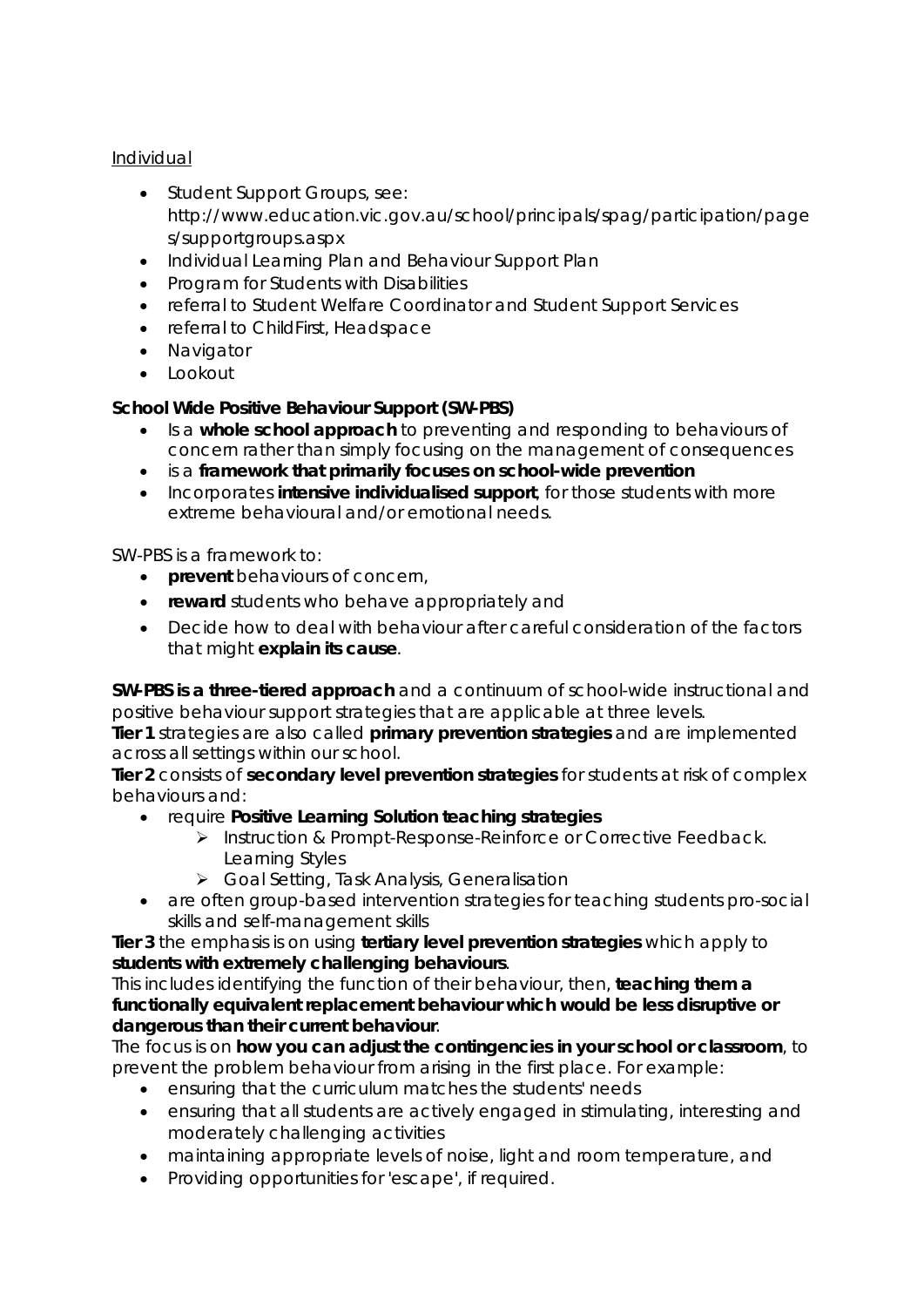- referencing **trauma informed school practice** if applicable to a student's personal history
- requires creating an **Individualised Behaviour Plan** including the process of Functional Behavioural Assessment – Hypothesis – Implementation of Plan – Monitoring & Evaluation

Underlying the implementation of these frameworks is our culture and practice of:

- providing safety, security, consistency and predictable **routines**
- ensuring students have **access to communication** and opportunities to talk about relationships and emotions using individualised communication systems
- **empowering and enabling** our students
- **consultation and collaboration**
- **explicit teaching**
- promoting a **value laden environment**
- **building a partnership** with parents and carers
- promoting an environment where **peer support** is valued
- Providing **positive adult modelling**.

An **individualised approach** is used in **Promoting Positive Behaviour** with all students, taking into consideration their individual needs, medical diagnosis, disability, sensory needs and challenging situations that may be taking place in their lives and with the aim to **increase the students positive behaviour, participation and inclusion.**

- building constructive relationships with students at risk or students who are vulnerable due to complex individual circumstances
- meeting with student and their parent/carer to talk about how best to help the student engage with school
- developing an Individual Learning Plan and/or a Behaviour Support Plan
- considering if any environmental changes need to be made, for example changing the classroom set up
- referring the student to:
	- o school-based wellbeing supports
	- o Student Support Services
	- o Appropriate external supports such as council based youth and family services, other allied health professionals, headspace, child and adolescent mental health services or ChildFirst

## **4. Identifying students in need of support**

- personal, health and learning information gathered upon enrolment and while the student is enrolled
- attendance records
- academic performance
- observations by school staff such as changes in engagement, behaviour, selfcare, social connectedness and motivation
- engagement with families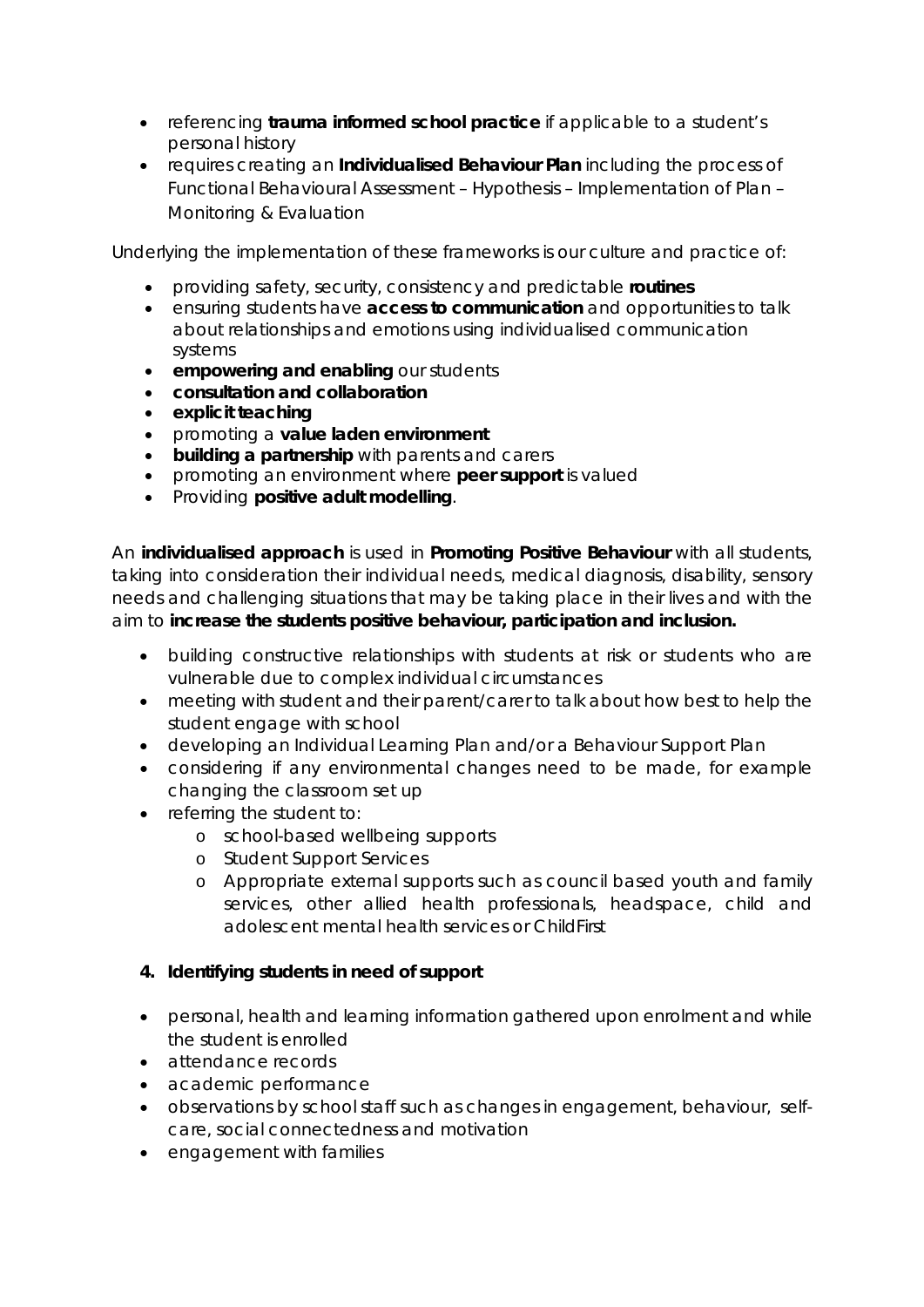## **5. Student rights and responsibilities**

All members of our school community have a right to experience a safe and supportive school environment. We expect that all students, staff, parents and carers treat each other with respect and dignity. Our school's Statement of Values highlights the rights and responsibilities of members of our community.

Students have the right to:

- Learn and socialise without interference or intimidation in a safe and secure environment
- Be treated with respect and fairness as individuals
- Access the Victorian Curriculum and have an individual Learning Plan (ILP) that meets their learning needs

Students have the responsibility to:

- Be prepared to learn
- Respect the rights of others
- Adhere to the school rules

Students who may have a complaint or concern about something that has happened at school are encouraged to speak to their parents or carers and approach a trusted teacher or a member of the school leadership team.

## **6. Student behavioural expectations**

*Behavioural expectations of students, staff and families are grounded in our school's Statement of Values. Student bullying behaviour will be responded to consistently with Nepean School's Bullying policy.* 

*When a student acts in breach of the behaviour standards of our school community, Example School will institute a staged response, consistent with the Department's Student Engagement and Inclusion Guidelines. Where appropriate, parents will be informed about the inappropriate behaviour and the disciplinary action taken by teachers and other school staff.* 

- *Join in at school in a positive way and strive for personal best*
- *Treat classmates/teachers with respect and dignity*
- *Value school resources*
- *Support classmates*
- *Play and work safely at all times*
- *Follow our school rules*
- *Demonstrate our school values*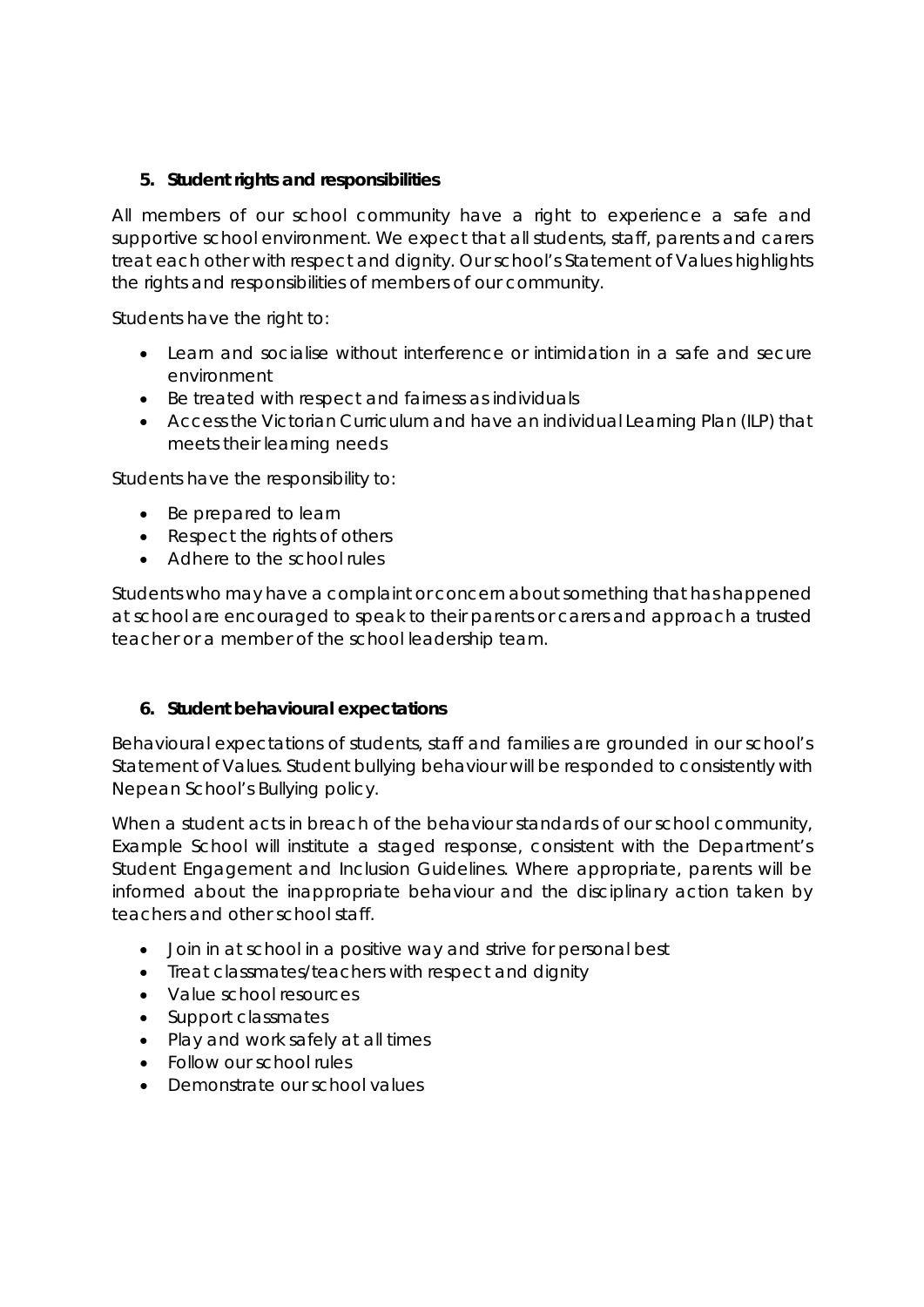## **Responses to Behaviours**

### **1. Disruptive behaviours**

When behaviours of concern occur, we follow the **Responses to Behaviour flowchart** and assess whether the action is a **Minor or Major Behaviour**. This flowchart then outlines the necessary course of action to be taken according to Tier1, Tier 2 or Tier 3 strategies.

### **2. Interpersonal difficulties**

Our restorative approach is about being **respectful** of every member of our school community, **encouraging responsible behaviour** and actions and ensuring that **personal pride and dignity is maintained**.

RRRR program works at the Tier 1 level supporting the growth of our supportive whole school culture and in developing all students' social skills.

At the Tier 2 level, more specific social skills training may be implemented.

At the Tier 3 level, individual 1:1 programs are implemented.

**Restorative practice** is a strategy that seeks to **repair relationships** that have been damaged, including those damaged through bullying. It does this by bringing about a sense of remorse and restorative action on the part of the offender and forgiveness by the victim.

The restorative approach is used to address student behaviour in various levels to:

- re-establish significant relationships
- ensure consequences for misbehaviour are relevant and meaningful
- foster and develop individual responsibility and empathy
- Suspension and expulsion procedures are the most severe reaction that a school can take and will only be used as a last resort

## **7. Engaging with families**

Nepean School values the input of parents and carers, and we will strive to support families to engage in their child's learning and build their capacity as active learners. We aim to be partners in learning with parents and carers in our school community.

We work hard to create successful partnerships with parents and carers by:

- ensuring that all parents have access to our school policies and procedures, available on our school website
- Maintaining an open, respectful line of communication between parents and staff, supported by our Communicating with School Staff policy.
- providing parent volunteer opportunities so that families can contribute to school activities
- involving families with homework and other curriculum-related activities
- involving families in school decision making
- coordinating resources and services from the community for families
- Including families in Student Support Groups, and developing individual plans for students.
- Parent Liaison Officer